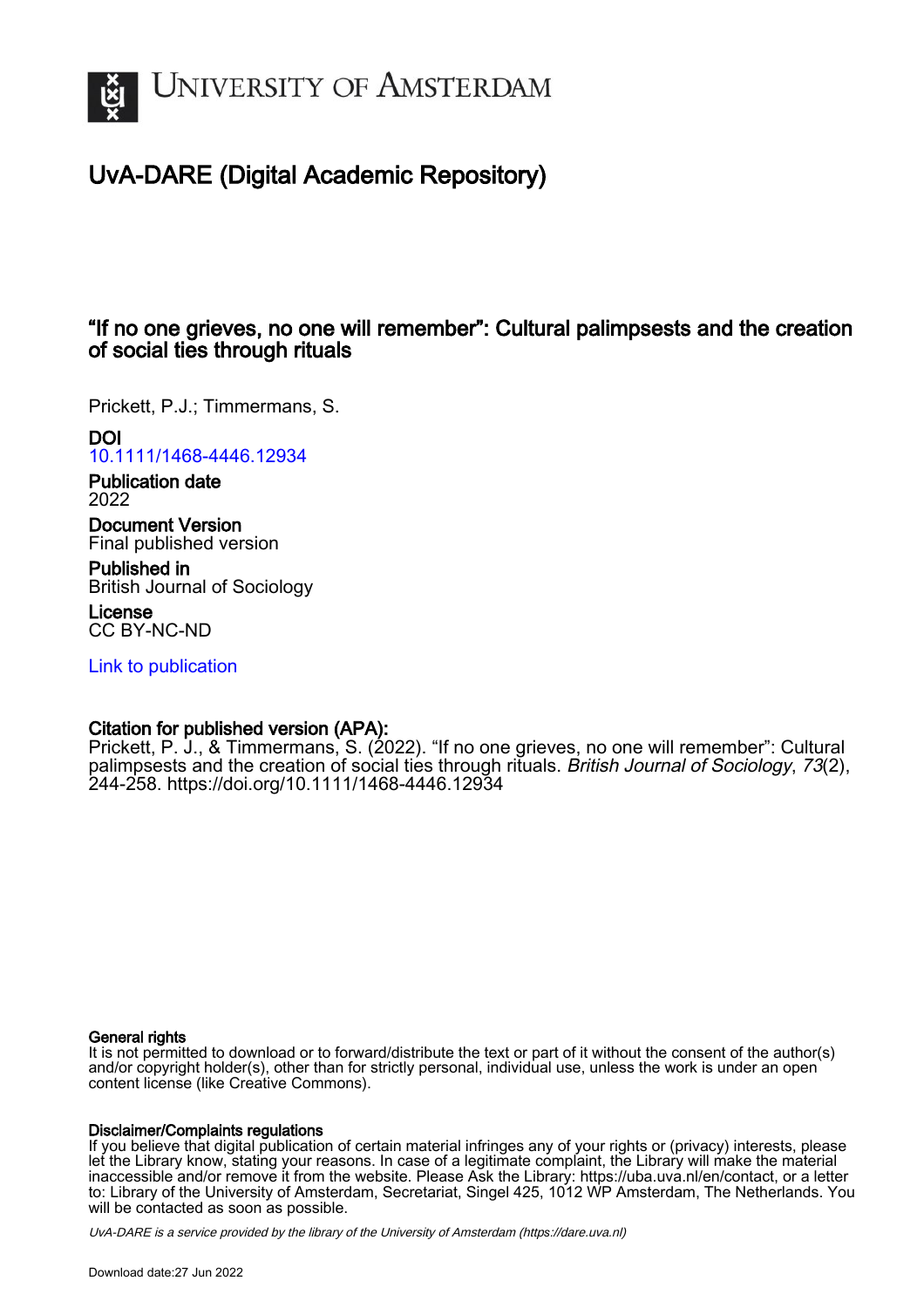**WILEY** 

Check for updates

# **"If no one grieves, no one will remember": Cultural palimpsests and the creation of social ties through rituals**

**Pamela J. Prickett[1](https://orcid.org/0000-0002-1370-4803)** | **Stefan Timmermans2**

1 Department of Sociology, University of Amsterdam, Amsterdam, The Netherlands

<sup>2</sup>Department of Sociology, University of California Los Angeles, Los Angeles, California, USA

#### **Correspondence**

Pamela J. Prickett, Department of Sociology, University of Amsterdam, Nieuwe Achtergracht 166, 1018 WV Amsterdam, The Netherlands. Email: [prickett@uva.nl](mailto:prickett@uva.nl)

#### **Abstract**

Classic sociological theories hold that rituals offer opportunities for community integration and cohesion. Rituals allow people to come together across many differences and experience similar thoughts and feelings. Death rituals raise existential questions about the purpose of society and generally foster preexisting social ties. This paper examines the efforts of a US community of volunteers who gather to bury unclaimed, or "abandoned," babies. Drawing on ethnographic research over a two-year period, we advance the concept of cultural palimpsest to capture the process by which a gathering of strangers turns a potentially divisive political issue in to a community forming event. We find that in their efforts to mourn babies to whom they have no connection, these volunteers temporarily foster new social bonds that allow them to work through unresolved grief. Similar processes of ritualistically inverting social meanings occur whenever people gather to turn potentially negative into group forming events.

#### **KEYWORDS**

death/dying, funeral, infant mortality, religion, ritual

This is an open access article under the terms of the [Creative Commons Attribution-NonCommercial-NoDerivs](http://creativecommons.org/licenses/by-nc-nd/4.0/) License, which permits use and distribution in any medium, provided the original work is properly cited, the use is non-commercial and no modifications or adaptations are made.

<sup>© 2022</sup> The Authors. *The British Journal of Sociology* published by John Wiley & Sons Ltd on behalf of London School of Economics and Political Science.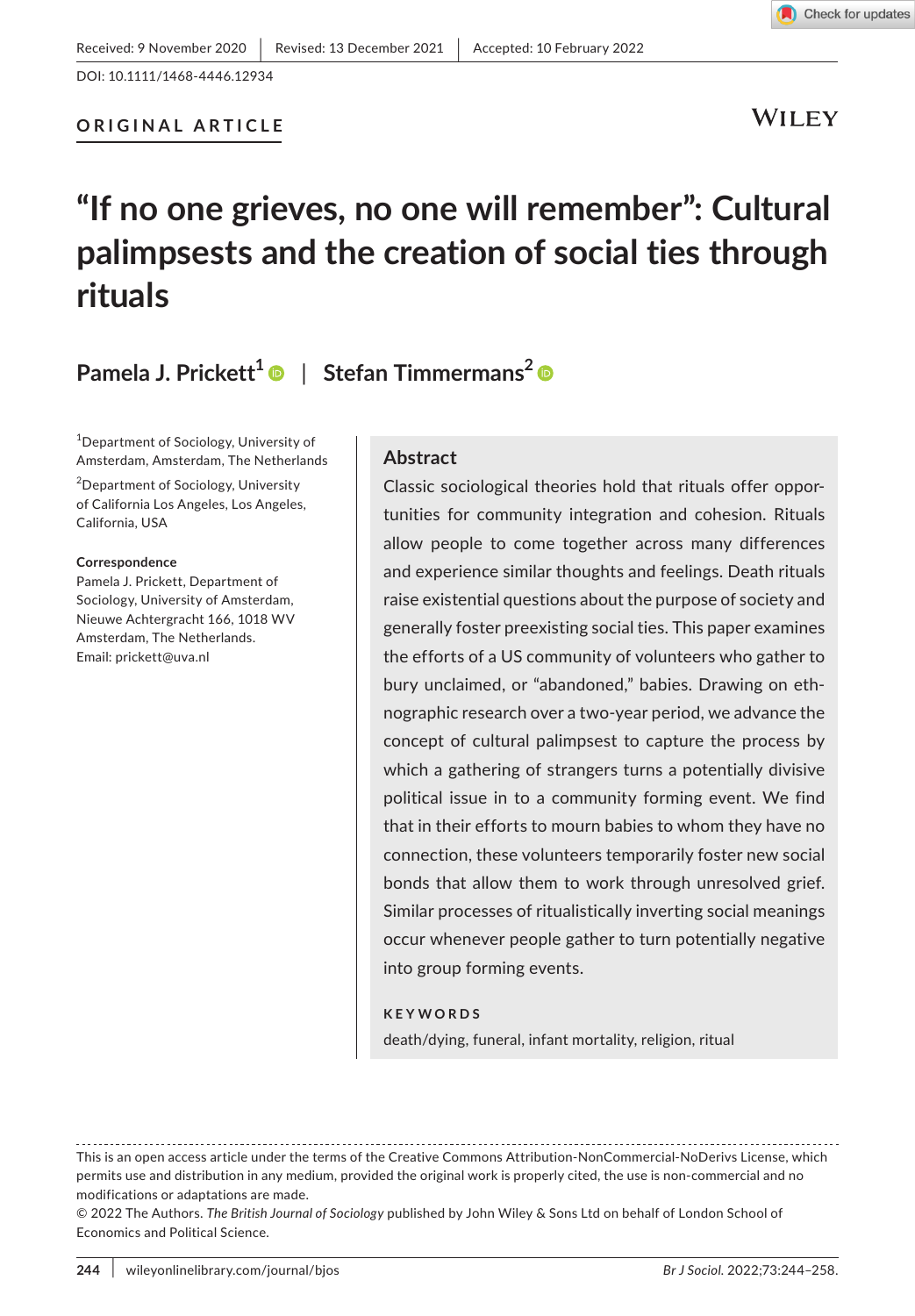## **1** | **INTRODUCTION**

Sociologists have long recognized that rituals constitute a key opportunity for community integration and cohesion (Collins, 2005; Douglas, 1966; Durkheim, 1912; Hertz, 1960; Turner, 1969). Durkheim (1912), for instance, argued that we gain reason, a sense of self, and our most basic ability to relate to one another through ritualized moments of shared purpose and collective effervescence. Rituals around death are particularly important because they address existential questions about who we are as a society, what ties us together, and what our collective purpose is. In most funerals, this fostering of community ties rests on a personal relationship with the deceased or their relatives (Bailey & Walter, 2016; Woodthorpe, 2017b). Burying a stranger, therefore, poses profound challenges for the funeral to integrate a community of mourners. In this article, we use the case of a community of volunteers who buries unclaimed babies to theorize the power of rituals to unite when division seems more imminent. More generally, our analysis speaks to how community members marshal rituals to turn a situation that threatens to tear apart the social fabric into an event that strengthens community ties.

Dominant social-psychological perspectives suggest the purpose of the modern funeral is for loved ones to process their loss and to grieve in such a way that life can go on (Davies, 2017; Walter, 2005; White et al., 2017). Funeral attendants enact a rite of passage that remembers and memorializes the deceased while at the same time acknowledging that the deceased is now in a different realm, with religion often filling in the spiritual dimensions of the transition. This double movement of the rite of passage—*holding on* through remembrance of what has been lost and *letting go* by disposing of the bodily remains—is facilitated by the prior connections the attendants have to the deceased, usually as family or friends. Close family ties not only allow for specifying the loss and anticipating a future for both the community and the deceased, but also exert an obligation to organize a funeral (Woodthorpe & Rumble, 2016). Alternatively, deaths of heads of state or celebrities allow a personal, if indirect, connection to the deceased because the public life of these figures generates familiarity. While relatively few people may have known Princess Diana, millions felt they knew her life as a member of the British royal family and personified her loss.

By contrast, deaths that do not attract the involvement of close relatives or high-profile people often take place without public ritual. Unclaimed deceased tend to be whisked away to private, isolated funerals, or hidden in unmarked graves (Klinenberg, 2002). They constitute a growing phenomenon in the US (Quinet et al., 2016; Sohn et al., 2020), the UK (Woodthorpe, 2017a), France (Keller, 2013), India (Steinberg, 2015), and Japan (Allison, 2015). Special categories of unclaimed deaths, however, have gathered interest from volunteers organizing funerals. Among those are the deaths of abandoned infants. Infant deaths are one of the "most painful and least tolerable deaths" in Western societies (Zelizer, 1994). Pregnancy losses, stillbirths, and infant deaths due to disease and abuse often remain unspeakable and stigmatized, their taboos isolating the silenced mourners and causing prolonged and complicated bereavement (Layne, 2006). Amid this silence, mourners may face difficult existential and religious questions, wondering, for example, why a good God would take away an infant at such a young age and what evil might have caused such loss (Anderson et al., 2005).

In light of contemporary moves to restrict mourning to the close circle of relatives and the heavy burden of burying infants, we examine how funerals in the US work as communal rites when strangers without prior ties to the deceased come together to bury babies declared abandoned. Rather than fostering existing social bonds, we observe how burying a stranger offers new ways of theorizing the power of rituals to *create* social bonds. Drawing on interaction ritual chains theory, we argue that in order for funerals of unclaimed babies to provide community cohesion, extra work needs to be performed to integrate the baby in the community of strangers, give religious meaning to the unexpected loss, and let go of the deceased baby. The risk of burying abandoned infants, especially in the US political context, is that the event will be hijacked for an anti-abortion protest, or be deployed to vilify "bad parenting," which is a coded way of hierarchically marking class and race differences (Heimer & Staffen, 1998). The ritual then needs to erase the past of how the baby died and was abandoned in a hospital or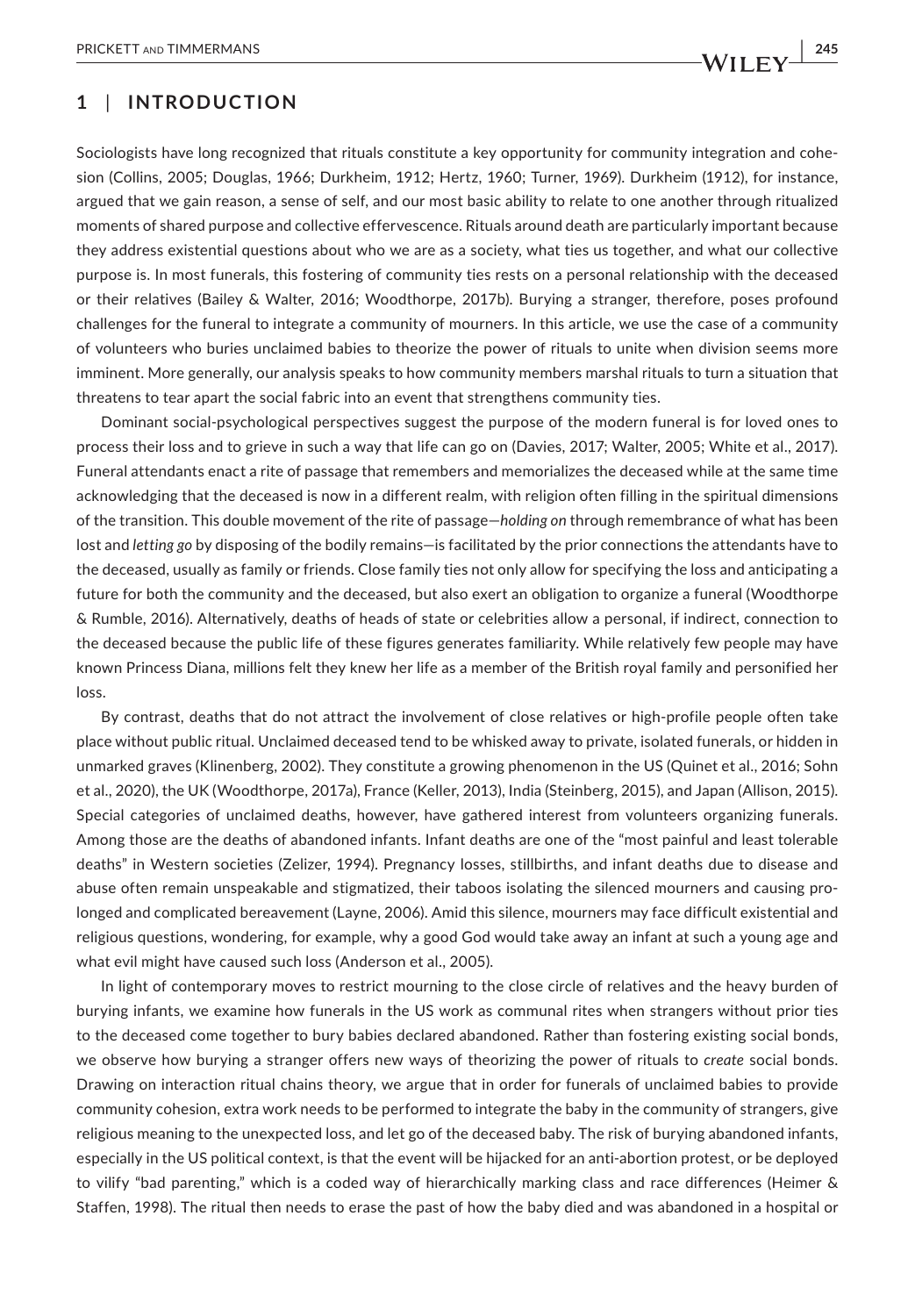public space for mourners to project their own individual and collective needs (often unresolved grief) that bring them to the funeral and integrate them as a community.

We argue that the integrative potential of stranger funerals depends on how the mourners are able to turn these events into *cultural palimpsests*, blank slates on which they can project their own collective and individual needs. A palimpsest is a piece of writing material on which the original writing is effaced to make room for later writing but of which traces of the original remain and impress the new writing. A *cultural* palimpsest refers to the removal of past interpretive framings and the emergence of new cultural interpretations by which the original meanings shape the emergence of new collective schemes. We show that in the case of abandoned babies cultural palimpsests rest on avoiding contested politicization of the circumstances of death, on a personalization of the deceased as a potential community member, and by reliance on familiar religious rituals during the funeral to create a space for new meanings to emerge. As in the partially rubbed out initial palimpsest's writing, the original tragedy of the babies' premature deaths circumscribes the range of cultural and community integration work that is achievable. Removing traces of a tragic past seeps into the process of novel meaning making.

At a general level, the concept of cultural palimpsest draws attention to a social process through which potentially deeply divisive social issues are ritualistically converted into community forming events. This process can be found across social situations where the aim is to put a positive spin on negative events and where rituals are the means to redefine the social situation. Rather than searching for a silver lining in a bad event, however, the creation of a cultural palimpsest erases collective trauma to allow for re-inscription of new cultural schemes. As such, we can find this process of cultural redefinition not only within religious volunteer groups but also within social movements and professions aimed at addressing past wrongs. However, cultural palimpsests have their limits for social change: if the ritualistic transformation rests on individualistic appropriation, the result will be a missed opportunity to address structural factors that produce the socially divisive issues.

## **2** | **RITUALS AND COMMUNITY**

Classic sociological and anthropological approaches posit that rituals are the means by which society come to exist, bringing people together and allowing them to experience similar thoughts and feelings. Durkheim argued that assembly is how we achieve the very idea of a social. Through the intensity of emotion that people experience, which unites members of a society across their many social differences, society in turn can make and remake itself (Durkheim, 1912). Turner (1969) similarly argues that rituals are where a society (re)affirms its values, norms, and knowledge of itself.

To capture how rituals may generate a sense of group membership from a micro-sociological perspective, Randall Collins (2005) advanced *interaction ritual chain theory*. He distinguished four conditions for the power of rituals to generate group cohesion: an assembly of two or more people, with boundaries for outsiders so that participants know who participates and who does not, a shared focus, and a common emotional response to the event (or collective effervescence according to Durkheim). Rituals vary in intensity depending on how they are put together and enacted with the strongest cohesion coming from being fully and bodily absorbed in synchronized social interaction. Rituals may result in creating a sense of group solidarity, enhancing emotional energy, rallying around symbols that represent the group, and producing a sense of moral rightness in adhering to the group and willingness to defend it against transgressors. In Collins' conception, individuals gain collective sensibilities and identities through participating in ritualistic interactional sequences and seeking emotive "highs" of belonging and identification. Collins offers a flexible, elementary framework for the study of rituals that can be developed to understand how a negative (in our case an unknown baby's death) can be turned into an integrative occasion for the ritual's participants.

While Collins' theory uses an extensive definition of ritual (including everyday interactions), some rituals have greater social salience than others. Anthropologist Arnold van Gennep (1960) took stock of how societies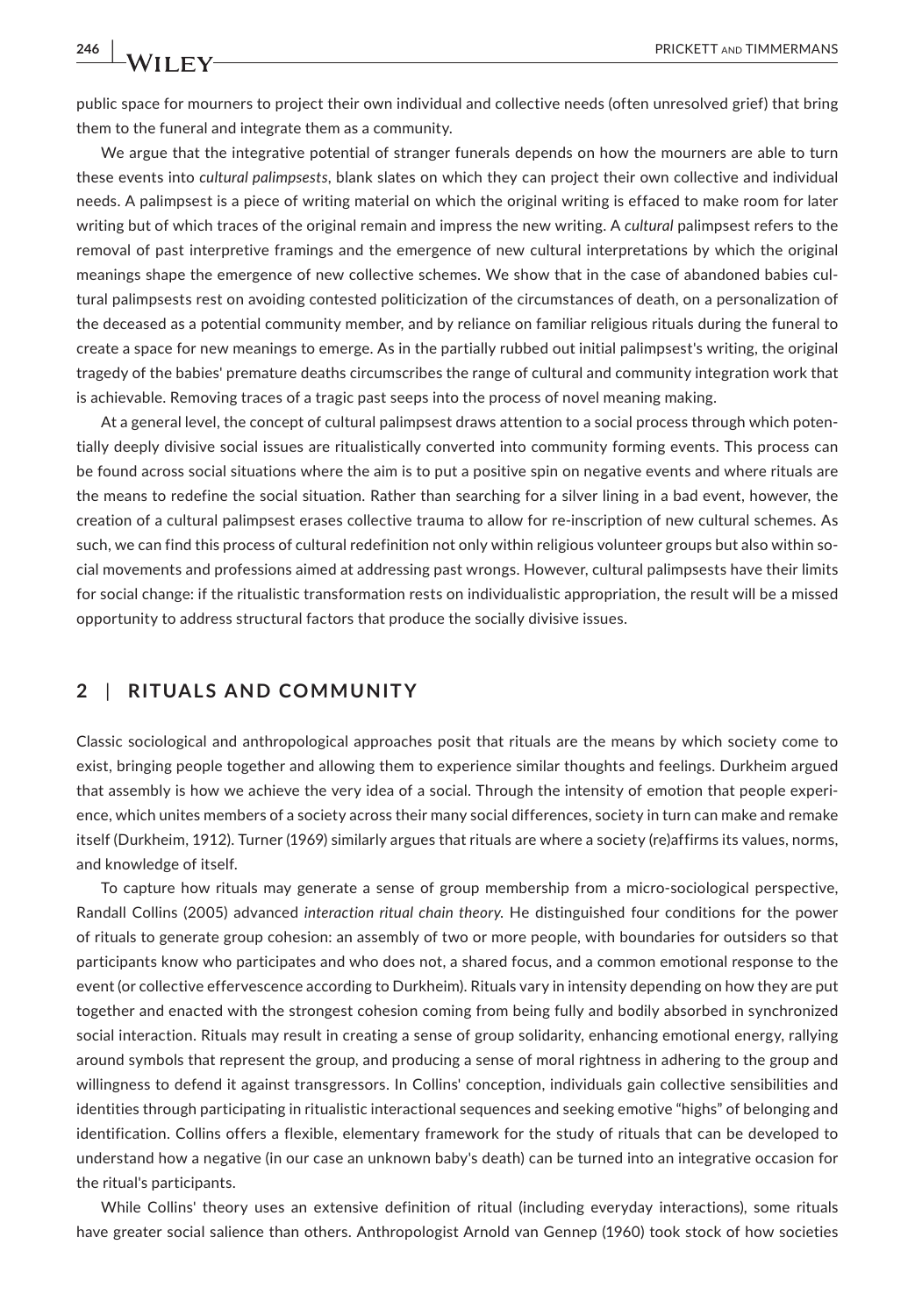prepared for important changes of status such as birth, death, adulthood, and marriage. He proposed that tran-

sition rituals constitute processes with three distinct components: a passage out of a previous social status; an ambiguous time betwixt and between statuses where the community articulates its values; and the incorporation into a new position. Funeral rites tend to focus on the transition from life to death and the eventual incorporation of the deceased in a spiritual-religious world.

Rituals affect members of a society not just through the emotive power they exert on individuals but, by participating together, members step out of the realm of the everyday to pay special attention to their roles in forming the collective (Olaveson, 2001). "If we are all angry, or sad together, we nevertheless feel better and *stronger*" (Collins, 2014). Death rituals become socially salient when they provide "comfort and ontological security" (Long & Buehring, 2014). A funeral allows those left behind to make sense of its lost part, thereby offering a means to reaffirm commitment to the group as a whole (Durkheim, 1912). Life can go on because death has been ritualistically, if temporarily, conquered (Bailey & Walter, 2016). Or, as Halloway et al. (2013) put it: "a *physical procedure*—disposal of the body—is encapsulated in a ritual *social process*—the funeral—which demands a *philosophical response* on the part of the individual concerning the relationship between life and death."

More often than not, the funeral is seen as a "family affair" (Bailey & Walter, 2016), actively and reflexively (re) affirming and rejecting familial relationships (Woodthorpe, 2017b). In Van Gennep's (1960) conception of funeral rites, mourning rituals were based entirely on kinship, with the degree of kinship between decedent and survivor determinant of the length and expected intensity of mourning. This idea that mourning requires intimacy with the deceased persists today. Walter (1996) argues contemporary grief involves constructing a "durable biography" that integrates the memory of the dead into survivors' lives, a process achieved by telling personal stories and reminiscing with others who knew the deceased (Bailey & Walter, 2016). A funeral is deemed successful in contemporary individualistic societies like the US and UK when it provides an honest and authentic expression of the dead's biography in public form (Walter, 1996).

People who die young complicate dominant models of grief, especially infants not alive long enough to have earned individual names. They are among what Van Gennep (1960) called the "most dangerous dead," existing indefinitely in a liminal state, not yet incorporated into the world of the dead and not yet established as worthy of mourning by the living. Perinatal death, or fetal death beyond 20 weeks gestation, and infant death, are among the most difficult kinds of loss to grieve (but see Scheper-Hughes, 1992). According to Bennett et al. (2005), "When an adult dies, a piece of the past is lost; however, when an infant dies, a piece of the future is lost." Children are perceived as emotionally "priceless" (Zelizer, 1994) and "possessors of innocence" (Pomfret, 2015). Yet, there exists a strong cultural unease in talking about infant death, especially miscarriage and stillbirth (Bennett et al., 2005). The lack of cultural scripts available to bereaved parents can cause them to feel alone and may lead to traumatic, unresolved, or disenfranchised grief (Doka, 2002). Compounding the sense of forced silence around infant death is the way modern society has sequestered death to private life (Mellor & Shilling, 1993). The political divisiveness of abortion politics in the U.S. adds yet another layer of complication to people's efforts to mourn infant loss in public, especially when the death involves a fetus. In addition, the abandonment of infants, alive or dead, signifies bad parenting that is racially coded (Heimer & Staffen, 1998). Altogether, the death of a baby places a mourner in an emotionally laden, culturally fraught domain.

The literature on death has little to say on how people participate in death rituals for decedents they never met or for whom no biography exists. While research on public mourning for celebrity deaths offers some clues as to how strangers mourn, such as when millions around the world paused to collectively grieve the passing of Princess Diana or Michael Jackson (Brown et al., 2003; Schwartz, 2015), with the famous there is still some sense of prior connection, however imagined, and a biography, however fabricated, to draw upon. When scholars give attention to people gathering to mourn total strangers, it typically involves extreme or dramatic events, such as when unidentified migrants wash ashore a foreign land (Mirto et al., 2019). But "if a funeral is to work as a social rite against death, it must work for all, not just for the closely bereaved" (Bailey & Walter, 2016). Attention to how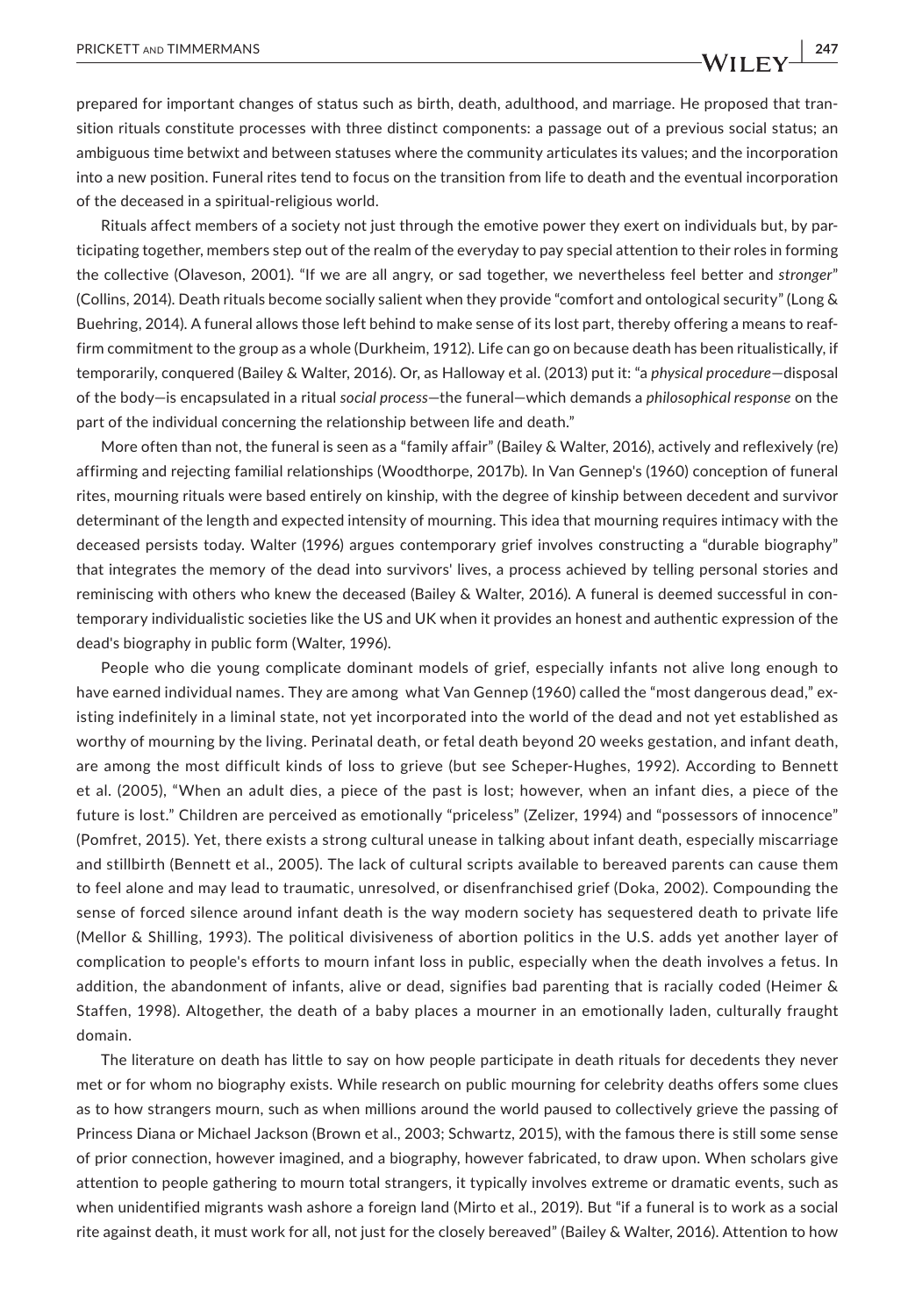people come together to mourn the loss of someone they never met and have no prior knowledge offers new ways of theorizing the power of rituals to *create* social bonds, as compared to strengthening existing ones.

The number of Americans dying with no next-of-kin able or willing to bury them has risen since the 1970s (Sohn et al., 2020). When this happens, it falls to local counties to handle disposition. While no national figures exist, based on original data for the County of Los Angeles, we calculate that 230 bodies under the age of one went unclaimed over a two-year period (2012–2014). In California, by law any fetus that reaches 20 weeks of gestation must be cremated or buried, with a fetal death certificate and fetal burial permit required. While the County of Los Angeles cremates all of its unclaimed infants, surrounding counties, including Orange County, Ventura, and San Diego, outsource burials of unclaimed babies to a volunteer organization, one of a limited number of non-profit organizations with the sole mission to bury babies declared "abandoned."<sup>1</sup> Most commonly, these babies have died in hospitals during stillbirths, miscarriages, or soon after birth as a result of complications. Less frequently are babies who have died as the result of neglect or homicide.

We examine how members of volunteer organizations participate in a ceremonial ritual to mourn babies that are not their own. Burying unclaimed babies faces three community-forming challenges for volunteers: (1) Because these babies are strangers to the attendants, there are no connections, no shared memories to draw upon and establish the continuity between a life lost and the community left behind. (2) The short lifespan of the infants provokes profound religious questions about the meaning of life and God's plans for these infants. (3) Due to the stigma of pregnancy losses and stillbirths and, at the same time, the politicization of abortion, funerals of fetal remains and infants can easily lead to divisiveness rather than integration.

Yet, we show that by consciously appropriating the ritualistic aspects of funerals by creating a mutual focus of attention and a shared mood, the community of volunteers report that the funeral of unclaimed babies brings them closer together as a collective. We find that the volunteers do so by constructing meaningful but intentionally depoliticized rituals to transition babies to heaven. This restores the group's sense of shared moral purpose and connects them to God. Organizers avoid any discussion of biography, instead constructing a new identity for the baby. In seeking to answer the question of why volunteers take on the burden of mourning strangers, we find that many participants suffer from unresolved or disenfranchised grief from their own perinatal losses. Their efforts to mourn unknown babies allows them an outlet to safely process personal loss in public, experiencing an intensive collective effervescence that extends classic understandings of death rituals. We elaborate on Collins' interaction ritual chains theory to specify a social mechanism of ritualistically turning a potentially divisive event into a cohesive event and examine the potential of this appropriation for addressing structural factors that produce culturally divisive issues.

## **3** | **METHODS & SETTING**

This study is part of a larger project on the unclaimed dead, defined as people who die without next-of-kin willing or able to handle disposition. Since October 2015, we have conducted fieldwork in a number of government agencies who arrange cremation and burials for unclaimed decedents. Through the course of this fieldwork we also uncovered communities of volunteers who come together to bury certain subpopulations of the unclaimed, including a 501(c)3 organization based in Southern California that buries abandoned babies. Founded in 1998, the Garden of Innocence (GOI) holds funerals on an ad hoc basis in ten counties in California and Oregon. Like other 501(c)3 religious or charitable organizations, GOI is exempt from paying federal taxes and constitutes a tax-deductible contribution for donors. The organization's mission is to provide dignified burials for abandoned children, with the motto: "If no one grieves, no one will remember." This research received Institutional Review Board approval.

We attended ceremonies in three California locations, including San Diego, Fresno, and Ventura, always spending time before and after the ceremonies talking with members. We recorded by audio or video each ceremony, and we took detailed fieldnotes. In total we attended 12 funerals during 2017–2021, gathering dozens of in situ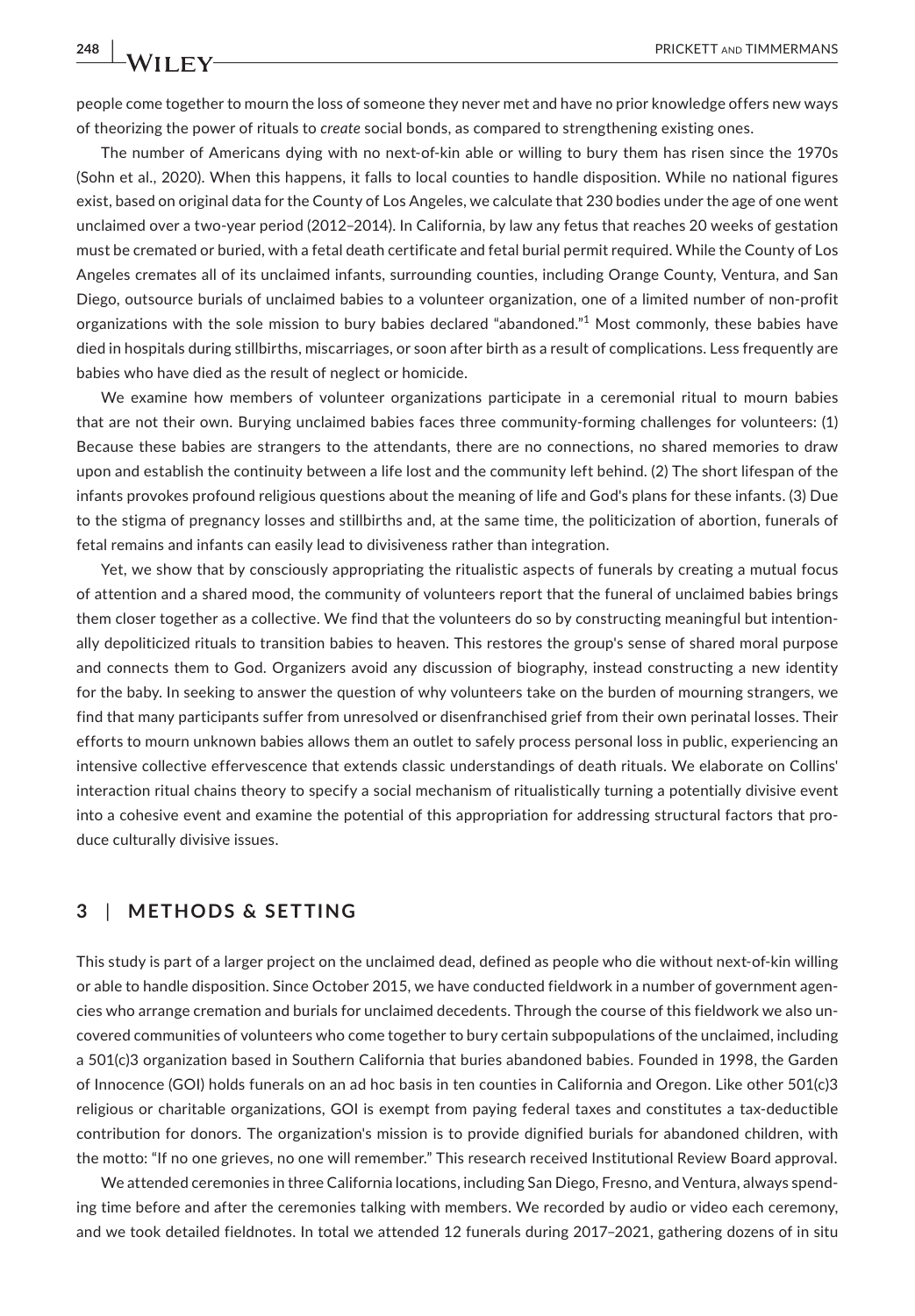interviews. We also conducted in-depth recorded interviews with participants and organizers between August 2016 and September 2021. Questions focused on understanding participants' motivations to attend the funerals of babies they did not know, as well as the meanings they derived from participation. Consistent with an abductive analytical approach (Tavory & Timmermans, 2014), we started with open coding to identify obvious patterns (e.g., ritual steps, participant roles, demographics). We moved between our data and existing literatures as we refined our axial codes (e.g., perinatal loss, disenfranchised grief, God's purpose). Through this iterative process we sought out both the most common patterns and the most surprising.

## **4** | **ANALYSIS**

### **4.1** | **Ritualizing an unknown baby's death**

#### 4.1.1 | Separation: The circle of love

In a grassy cemetery corner, thirty women and men of mixed ages and ethnicities gather under a canopy of trees as they watch a row of sixteen men dressed in regalia march through the grass. The Knights of Columbus, a global Catholic fraternal service order, wear plumed chapeaux and capes in red, white, or purple; black tuxedos with white shirt and black bow tie; baldrics; and white gloves. They carry swords at their sides as they escort a small wooden casket from the cemetery's administrative building to the tucked away corner. Marina, $^2$  a retired naval officer and today's officiant, leans into a portable microphone and thanks the audience for helping to "send home baby Tessa." She adds, "As with each child that comes to the Garden of Innocence, we form a *chain of love* and pass that child from one person to another so that we can say that we have touched this child and this child has touched our hearts."

People stand and move toward the centre of the garden, circling the narrow graves. The Knights of Columbus form an honorary dual row with swords at their sides as the Assembly Commander carries the casket through to the northernmost edge of the circle. The casket is made of pine wood and has a small maple-stained carving of a baby on the top and each side. The commander hands it to the person next to him, and slowly the casket moves through the circle from person to person. People seem to brace for the weight of the casket as they ready for their turn, but the casket is surprisingly light, a reminder of the short life in remembrance today. A woman makes the sign of the cross prior to receiving the casket. Another wipes her eyes after releasing the casket. Some take time to whisper what could be a small prayer. When the casket has circled through everyone's arms, the Knights raise their swords while the commander places the casket by the side of an open small grave.

From a sociology of rituals perspective, the active participation of the attendants, strangers to each other, is highly significant. Standing up from their seats to form a circle and then passing the casket from person to person not only increases the participation level from passive audience members watching a ceremony to people pulled into the event (Collins, 2005), and thus increasing collective solidarity and identity, but it also helps synchronize a shared focus and solemn emotional mood. This collective dimension is further accentuated by the public nature of the sign of the cross, recognizable as religiously meaningful, when passing the coffin. The chain of love then demonstrates buy-into a common mission and communicates a common religious identity to those assembled.

In a review of 57 ethnographies of non-Western societies, White et al. (2017) found that most kin engaged in mortuary rituals that included "close and often prolonged contact with the contaminating corpse." $^3$  Questioning why such practices would be so prevalent around the world when there does not appear to be "obvious payoff," the study's authors conclude that moderately intimate exposure to a deceased loved one aids the grieving process by facilitating "reclassification of the loved one" (ibid, p. 163). The circle of love constitutes a ritual involving a degree of contact that is not prolonged but neither the low level of intimacy accorded by "paying respects," such as briefly touching a corpse at a wake. Lily, a long-time volunteer, explains: "The circle of love or the chain of love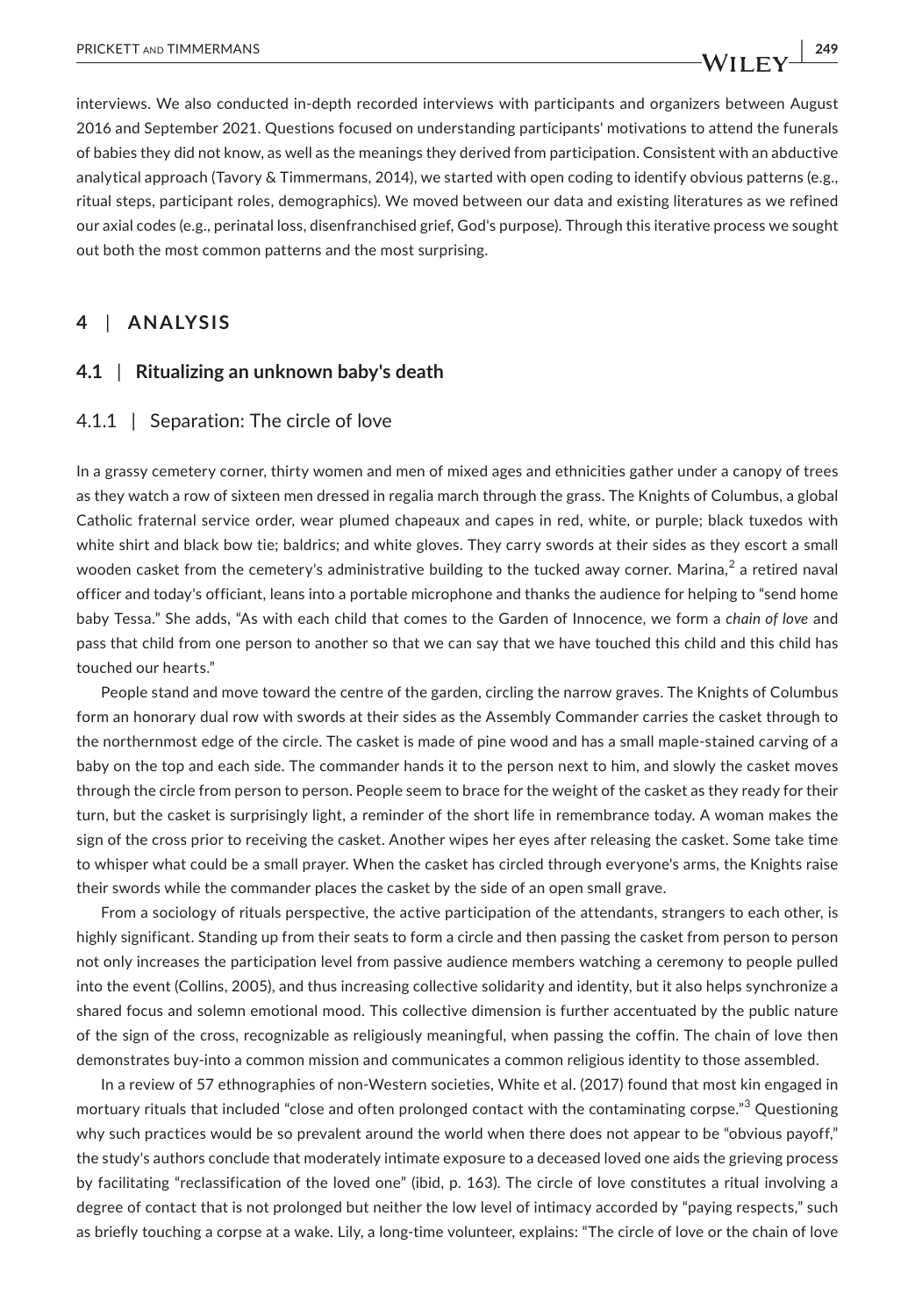is really the most moving part to me where we all can give a blessing to our babies." Notice her exact words—*our* babies. But the babies are unknown to participants in the Garden—the mourners do not actually know the person they are burying. So, they construct an intimate and moving ceremony in which they informally adopt the deceased children as their family. Participants hear from organizers that for some of the babies the circle of love is the one and only time they will have been held.

Van Gennep (1960) said death rituals, like all rites of passage, have a three-part structure of *separation*, *liminality*, and *reincorporation*. In the first, the spirits of the dead must be separated from their social roles as members of the living. Burying babies of which very little is known except that they are young and unclaimed requires that the attendants at the funeral first acquaint themselves with the baby. The chain of love in the Garden helps babies become "complete" members of this community (ibid, p. 101). Richard, at the time a volunteer and later the San Diego chapter's director, says, "When that child gets passed from one person to another, I know for me and I know for many others, that child becomes part of our life." Yet, passing the baby is a simultaneous ritualistic move of relating and separating: by touching and holding the casket the baby comes into a community and at the same time is separated from its birth parents, about whom *nothing* is said in the ceremonies.

Rebirth into this community of strangers is further marked with a *new first name*. A name is a crucial rite that individualizes and incorporates (Heimer & Staffen, 1998). It marks one's entry into human, not biological, life, as well as one's end (Laqueur, 2015). It individualizes a person and prolongs membership from one situation to the next (Collins, 2005). If there is no name, the death of the individual is socially incomplete. Garden founder Adele Patters argues that a name "is a dignity every human being deserves … instead of Doe, or a morgue tag." For babies left at hospitals, such as after a stillbirth, there may be a family name, but Patters does not use it.<sup>4</sup> She explains, "We wouldn't want someone to be embarrassed by someone in the future saying, 'Well, you abandoned your baby.' We kind of incognito put them here in the garden." By renaming the child, the Garden community works to erase the dehumanization associated with abandonment and marks a rehumanization of the baby in their own community. The names are chosen by long-time volunteers, often memorializing a personal loss, further personalizing the ties between the living who attend the ceremony and the deceased. This again distances the babies from the circumstances of their short life.

The ritualistic passing of the casket from person to person during the chain of love and renaming allow the attendants to appoint themselves the baby's *surrogate family*, a collective identity shared only by those who took the time to attend the ceremony. They mark this explicitly by referring to the baby being buried throughout the ceremony as *theirs*. The first moments of the ceremony then render the deceased baby a community member and at the same time separates the infant from the painful circumstances of death that led to abandonment. The deceased baby is presented in a historically decontextualized way without any mention of what caused its passing. The past has been deliberately wiped in order to rewrite the event with the attendants' own interpretations. At the same time, audience participation quickly and effectively turns a group of strangers into a collective with a shared focus and emotional timbre.

### 4.1.2 | Liminality: The homily

At the moment of passing through the circle of love, Tessa and the other renamed babies are no longer abandoned but neither are they at peace in the eyes of Garden participants. The babies are at a threshold, captured in a liminal moment, betwixt and between, neither here on earth nor there in heaven. This is a vulnerable time for the babies' ceremony because the attendants need to justify why they are spending their Saturday morning to bury a baby they did not know. By putting themselves in the role of surrogate family for an abandoned infant, they take on a taxing role as people expected to mourn a lost child. In American culture, losing a child is "an intolerable social loss" (Zelizer, 1994) and one of the most difficult experiences a person can undergo. Participants need to understand how a fundamentally disturbed order can be restored.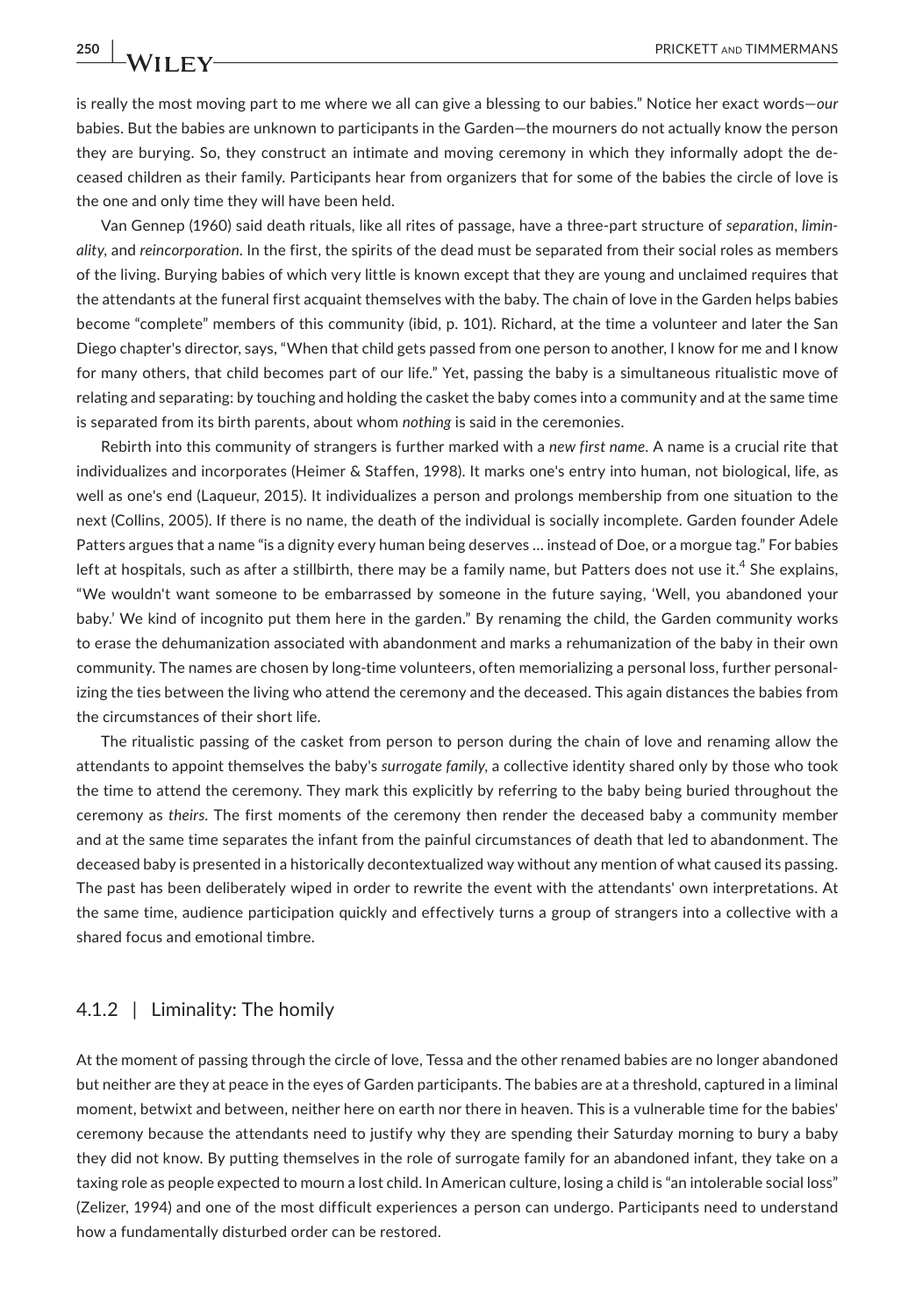For the articulation of a new order in which the death of babies makes sense, the Garden family turns to religion, marshaling God's love for personal and collective healing. Why should people in the Garden burden themselves to mourn a child they did not know if not for a higher purpose? Despite this being a funeral, there is no eulogy that narrates the deceased's life (Bailey & Walter, 2016). There cannot be, since nothing is known (or at least shared) about the babies. Rather, the Garden ceremony offers attendees a homily that addresses a common theological concern: the purpose of suffering. Father Bien-Aimé, a children's hospital chaplain, officiating at a ceremony of five babies in Fresno contrasts the chaos of a prematurely ended life with joy that a new birth should entail, saying in his homily:

When we think of a child coming into this world we always think of joy, of a joyful occasion, preparations of all kind of happy things that occur when a child is about to come into this world. But I'm not naive. I'm not suggesting that there is no evil in this world.

Then he sets up a critical intervention in the cultural script, arguing "this is the job of the divine":

The fact that God knows all about these children may baffle somebody. But for me it means that in the grand scheme of things God can and will bring something beautiful out of His gates. These innocent souls who through no fault of their own have met the unfortunate existence of this world will be luminaries in God's kingdom.

Rather than pitied souls, the babies become "luminaries," playing a special role in heaven. Their deaths are sacralised in this moment and they themselves are now ready to be saved.

But what *exactly* is God's mission for the babies? Many of the pastors see a specific task that the babies perform in the here and now for the attendants. "When we lose a child," Pastor Anna, another volunteer clergyperson, says, "it's widespread, it's not only touching the parents but it can involve people as far as grandparents, siblings, co-workers, neighbours. It touches the heart of everybody when we're dealing with a child." Her words echo the sentiments of classic theories on death, that the loss of an individual affects the society as a whole (Hertz, 1960). In a service for Baby "Stewart," Reverend Marcus says: "It comforts me to know that Stewart, as well as all the babies here in the Garden were children that were set on a course of destiny … they were sent here for a reason." The reason: *to help people heal*. Rev. Marcus continues:

Some of you are struggling with things and in this uncertain world you feel a little unrested but … Stewart is on assignment and we need to give glory to God because He knew that when He brought the family together, Stewart would let us know it's OK. You see, what God asks us to take in our understanding is that there's a legion of angels sitting for each and every one of you, and all they are doing is sitting and waiting for your beck and call.

The ceremony at this point makes a transition from *them*, the babies, to *us*, their new kin in the Garden. As Reverend Marcus's words suggest, the purpose of the babies, from the perspective of people in the Garden—is to help attendees heal by witnessing God's love. The question is no longer, why did this baby die, but, as Reverend Marcus articulated next in the homily, in a critical gestalt switch, "*Why did God bring this baby in my life today*?"

The homily takes the people in the Garden from the darkness of the death of a baby to the light of God's love, redefining the deaths of the babies as a religious event and showing that the children are safely in heaven. In a dual move, the ceremony turns to the audience of mourners, nudging them to grieve the baby as a way to heal from personal loss and sending them on a mission to spread God's message. Marcus closes with this call to action: "Some of you may be the only Bible that people ever read, so if you take love away from here, share love throughout the rest of this day and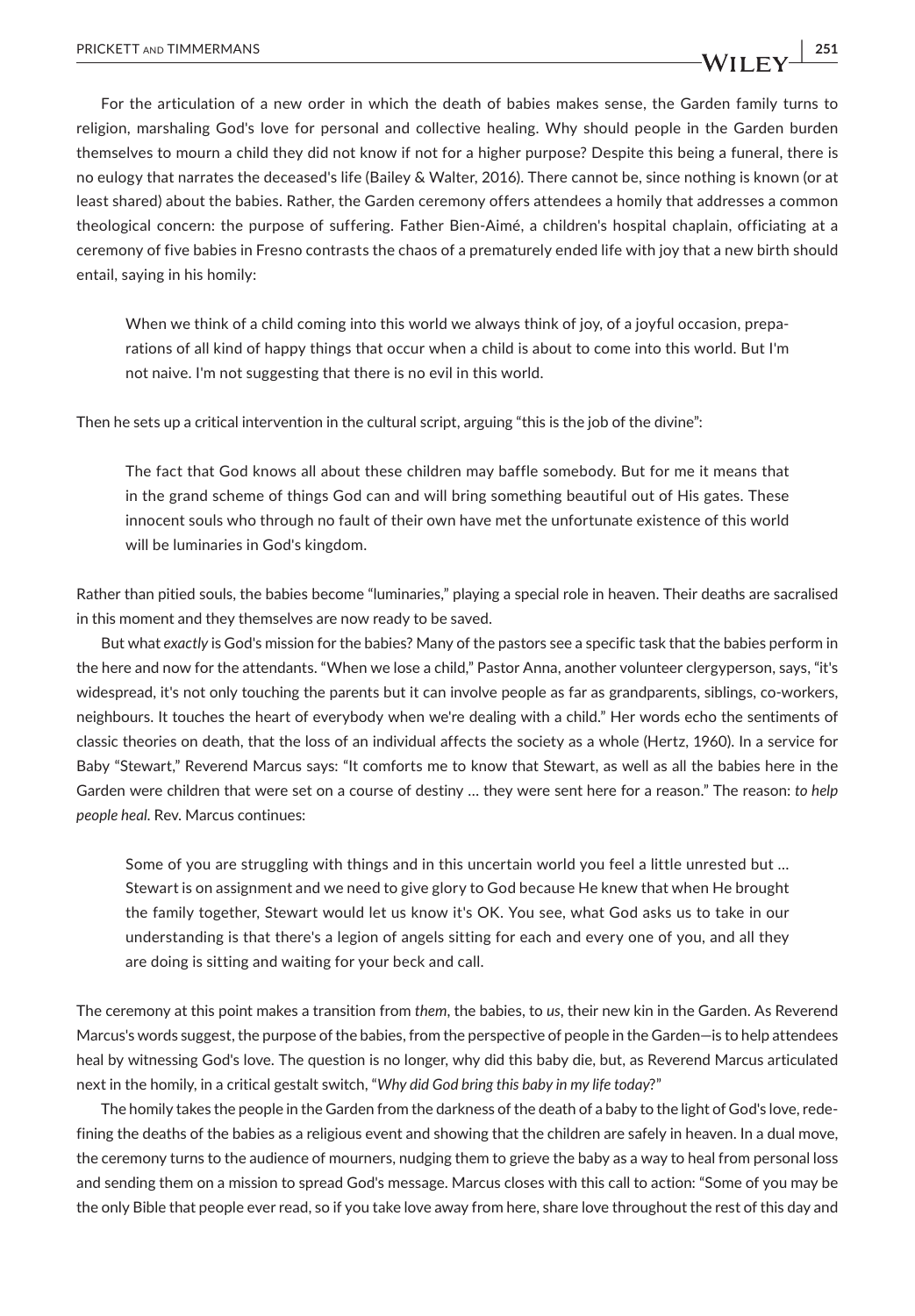the rest of your life." He says that this kind of sharing "will show what Tessa meant to all of us," adding that "we are now her family, and she is love."

Note how officials channel familiar religious rites to prime the audience for a particular interpretation of the event as a deeply personal quest: dealing with one's own traumas. The collective dimension is the assumption that all attendants are hurting and could benefit from reflection and that they are united through a common religious experience—in this case, a religious framing of loss through shared participation in a funeral. Yet, while the healing process is shared, the reasons people need to heal remain deeply individual. At this point in the ceremony what also is striking is what the ritual *lacks*: political mobilization. In the homilies, there is no problematization of the structural factors that may lead babies to become abandoned at death. Instead, the focus is on what the death of these babies could personally mean for those attending the funeral.

Next, the Knights pull out their swords and raise them into salute. Marcus hands the casket to a cemetery worker, who is inside the narrow but deep grave. The worker places the casket inside a large Styrofoam box, which will be covered with rose petals scattered by attendees—a blanket of red, white, and pink. This is another of several collaborative acts that bring the community together by directing a shared focus and generating a shared mood (Collins, 2005). Some bodily actions can bridge cultural backgrounds: throwing the petals into the grave erases difference for a moment and brings mourners in the garden in rhythmic motion together (Warner, 1997). While lowering the casket into a grave is often felt as a moment of irrevocable sorrow, in the Garden of Innocence the long line of people waiting to toss rose petals breaks up the emotional intensity of the ceremony and prepares the mourners for letting go of the baby.

#### 4.1.3 | Reincorporation: The doves

The final stage of the transition ritual—reincorporation into a new status—is about to begin. Tessa has received her new name and ties to her old life have been severed. She's become part of the Garden family, and the participants have learned to find personal meaning in their relationship to Tessa, their grieving an act of lived religion (Edgell, 2012). In the final part of the ceremony, it is time to let go of the baby the group of strangers just incorporated as a new family member. Lily announces, "As we are gathered here today for Tessa, we encircle her with our love. We give dignity to her birth, yet we know we must say goodbye." Saying goodbye is done symbolically, through the release of a dove by yet another volunteer. The dove flying away reflects Tessa's spirit being set free. Three more volunteers each then release a dove, explained during the ceremony "as symbols of the Heavenly Father, the son or messenger, as your religion believes, and the Holy Spirit that dwells within all of us to escort the spirit of Tessa to her Heavenly home."

The doves are followed by yet one more ritualistic layer to help the babies join the world of the dead: volunteers recite the names of all the babies that have come before Tessa, 300 and counting. Because participants take turns selecting names for the babies, every time they attend and hear their baby's name recited, they feel personally connected again to the Garden. John White, one of Knights of Columbus for the Fresno garden, says the name "becomes a part of you" and it brings people back to visit the cemetery even when there are no ceremonies. White explains, "There's people that come here all the time, even if they're not involved. They just come here because they want to go visit their son or daughter."

The ceremony closes with a prayer that acknowledges God's love: "Now, Tessa is in your care, God, and will forever be. May you watch over her, and bless her forever more." With that, Tessa's mission is finished. The Garden family has guided her to heaven and turned her care over to a higher power. At the same time, Tessa showed God's presence among the attendants, offering an opportunity to find collectivity amidst pain and sorrow. The carefully calibrated rituals are designed to purify the babies, to make them innocent after the cultural stain of abandonment by their biological parents.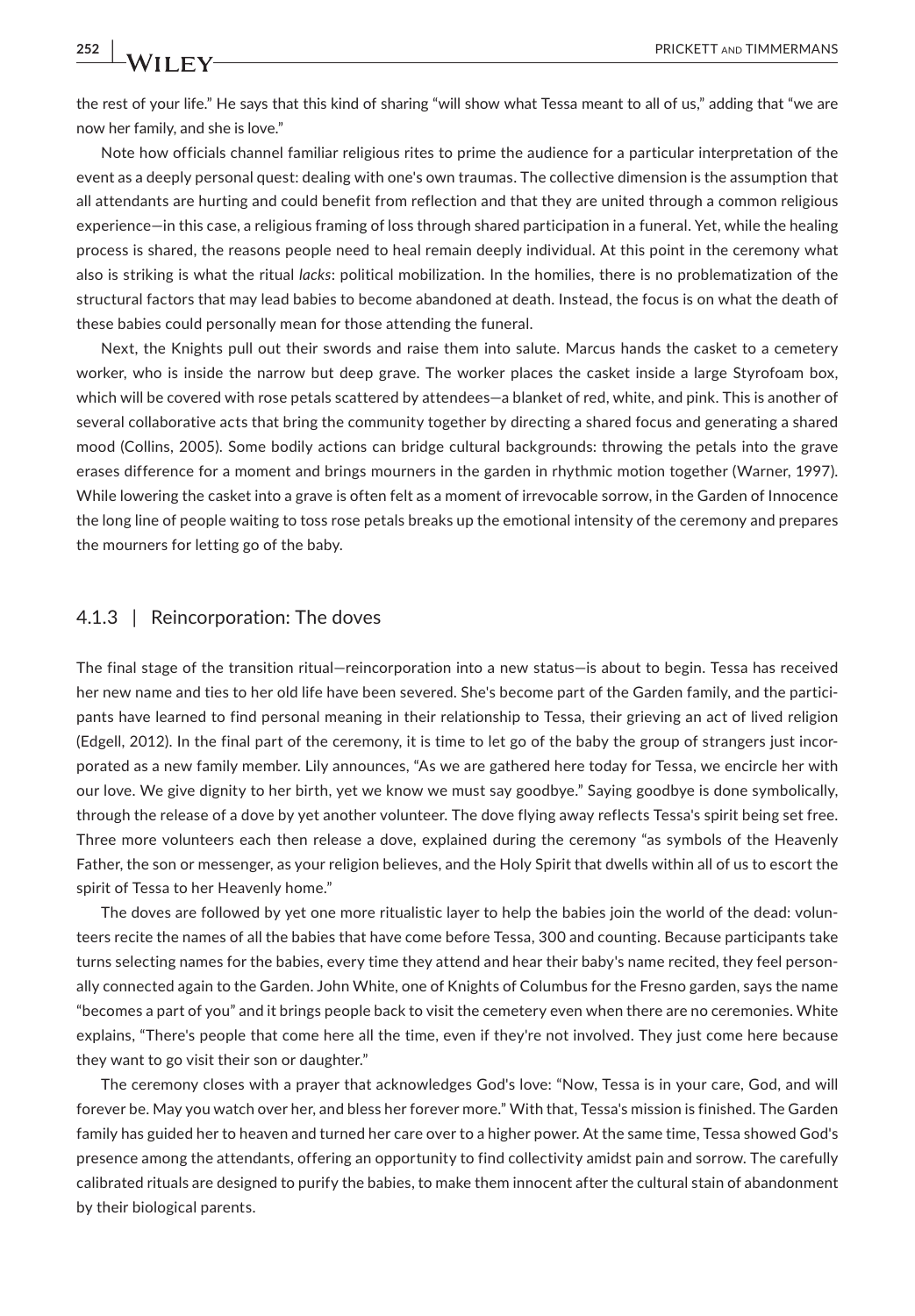Altogether, the ceremony for unclaimed babies in the Garden of Innocence demonstrates a ritualistic way to appropriate an extreme version of a "bad death" for the cultural benefit of the living and bringing those living together in a community of personal healing. For people in the Garden, a chance exists to right this wrong, drawing on familiar religious rituals to bring a permanent sense of meaning to the babies' lives. Because they have to work together to turn the baby's death into an opportunity for individual growth, the ritual binds members (Collins, 2014), both during and after the hourlong ceremony.

## **5** | **CONSTRUCTING RELIGIOUS MEANING AROUND PERSONAL LOSS**

The ceremony includes scripted and unscripted references to healing, but it is in the moments after the ceremony, as people join in informal conversation, that the needs to heal become clearer. A theme of unresolved grief emerges through the stories and reflections that attendees tell. This is why the ceremony in the Garden is intended to be religiously generic (e.g., "the son or messenger, *as your religion believes*"), in order for participants to fill in symbolic gaps for the diverse collective of attendees, who include a range of ages, ethnicities, and class backgrounds, and who may be suffering from different kinds of losses. Across this variation though, the stories that people reveal convey themes of unresolved grief and shame, often originating in the lack of cultural scripts around mourning of miscarried and stillborn children.<sup>5</sup>

After a ceremony in Fresno for five babies, in which Garden founder Adele Patters announced our presence as researchers, a man came up to us and said, "I named one of the infants this year, and I've been coming here since the start of this." Asking us to keep his name out of anything we wrote, the man then explained: "In 2010, my wife and I lost … [pause] She had a miscarriage, and we didn't know anything about any of this. In 2012, this [the Garden] came up, and I've been doing it ever since." For the man, attending and participating in funerals for unclaimed babies gave him a way to honor his lost child—a loss for which he felt shame—as well as to mourn other infants gone too soon. He was not alone. After a ceremony for baby "Conrad" in San Diego, Reverend Marcus introduced a young man who said, "I lost my daughter when I was on deployment. My wife had to deal with that by herself." It had been five years but the husband remained in pain, adding, "This is helping with everything."

While research on pregnancy loss has tended to focus on women's experiences, research also finds that men can experience "lasting grief" after miscarriage (McCreight, 2004). Men tend to find their experiences marginalized and their emotional needs unrecognized (ibid). But in the Garden of Innocence, the veteran was able to tell his story of loss in a matter-of-fact way to a group of strangers. The Garden has a way of priming people's stories that in other settings would pause conversation because of the demands such stories put on listeners. How do you respond when someone whom you have never met tells you they lost a baby? After the Garden funeral, there's no need to respond. People nod, maybe offer a hug, and generally accept that whatever an attendee needs to heal from and however they need to process is perfectly acceptable because the ritual opened the emotional door to expressing such deeply personal hurts.

We also heard from women who attended the ceremonies as a way to heal, and their stories reveal similar themes of unresolved grief, including Tracy's account of her stillborn baby:

I had a little girl who was a stillborn, 20 … next year will be 30 years. It's really hard to handle that. So I had heard about the Garden of Innocence, and I was like, "Oh, maybe that will help me feel" … I didn't hold my baby, because I said, "Why should I hold her if you're gonna bury her?" I couldn't handle that, and I was only 20 at the time. But this God showed me, "It's okay. You should've held her, but it's okay. Now you can hold these babies and love them."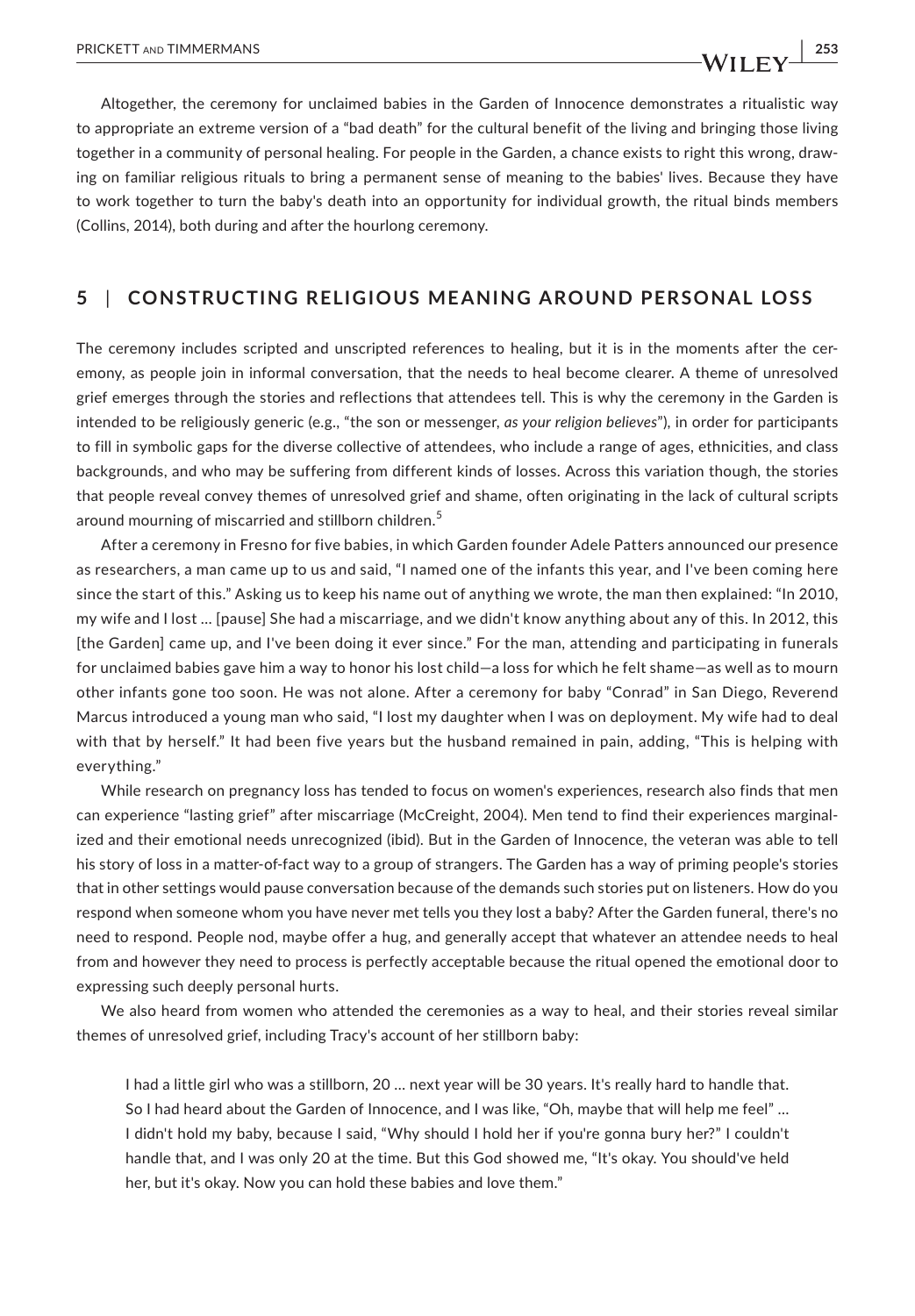Tracy emphasized that the rituals of holding the casket during the chain of love and attending a funeral allowed her to do for other babies what she could not do for her own.

Tracy's story reinforces the lack of cultural scripts available to people who have suffered a perinatal loss. A stillborn baby feels to many parents an "invisible death" (Cacciatore et al., 2008), a loss that is both ambiguous and haunting. In a society where bereavement has been individualized and death processing seen as a primarily psychological event, the Garden gives attendees a framework to make sense of their personal loss in a safe public setting. Of the many pains bereaved parents face after a stillbirth, not being able to hold, or choosing not to hold, the infant can become their biggest regret (Cacciatore & Flint, 2012). The circle of love helps right this sense of wrong and leads to the second reason Tracy's story is so important. It reveals how Garden organizers are adept at finding ways to include people in the ceremony as part of their healing and generate not only a shared emotional mood but also a religious rationale. The first time that Tracy attended, she helped read the names of the babies already buried in the Garden, explaining, "I was like, 'How'd that happen?', but in a good way … It makes you feel better." For Tracy, this unplanned inclusion in the ceremony was a sign that God wanted her to participate.

Organizers assume that people in the Garden are suffering, and they construct the ceremony to collectively process private grief. Adele explains: "When they do have a problem and they haven't gotten over it, we ask them 'Would you like to name a baby after your loved one that you lost?' and then that brings them closer to the Garden and then they get closure." The babies, exactly because their personhood is reduced to the innocence of infancy brought to a premature end, are turned into cultural palimpsests, ready to receive whatever personal burdens and messages the mourner brings to the garden.

For this interpretative flexibility to work, Garden organizers strive to keep contentious politics out of the ceremony, even though the act of burying a "baby" may mean burying a fetus. Attendees may push back, or stop attending, when the event becomes infused with something political. We can see the importance of depoliticization when the ceremonial mood is breached by rare, unscripted insertions of politics, such as references to "bad mothering" or abortion. At a ceremony for five babies in Fresno, CA, Adele Patters broke with the standard program and in so doing broke the spell for some attendees. During an impromptu speech coming right after the homily, Patters said:

Today, marks our 386th child buried in the Garden of Innocence … We were hoping we would build this special place and it would never be filled. But it continues to grow, sadly, and babies are found all the time. We have a baby coming soon to Bakersfield that was found in a river. I've already buried a baby that was found in a river. I didn't need to do it twice but it's important.

The speech, which lasted several minutes, created a cultural rupture, because it revealed truths about the ways that some babies die. After the ceremony, a woman named Mariette came up to us to express her displeasure. "That bothered me today to hear that. It made me feel like that was emotional blackmail and wants to get people more involved to make it feel like almost like there's this horrific thing happening in the world." Mariette, who said she has been attending GOI ceremonies for some time, continued:

I don't want people to think that there are that many people that are just abandoning their babies like trash in places. That's not the case. It's not. There's more the cases that in our own communities we're not making sure that we're opening our eyes to people that are in trouble before they're at that place.

She did not want to engage with the political implications of Adele's framing of abandoned babies, which suggests that mothers could do horrible things to their babies. Instead, Mariette wanted to see the Garden as a salve on a social wound, whereby *we* collectively fail to care for young mothers in trouble. She added, "I think I keep hoping I'm going to find somebody in this community that's going to feel the way I do that we need to pay attention to these young moms before they have their babies. Maybe before they even get pregnant." Mariette's desire to shift blame from the individual to the society echoes the struggles of child advocates in the 19th century who saw a child's death as a sign of collective failure toward living children (Zelizer, 1994). While it is true that the majority of babies buried in the Garden come from hospitals, where they were classified as miscarriages or stillbirths, there have been a number of cases where a baby has died a brutal death. As organizer, Adele knows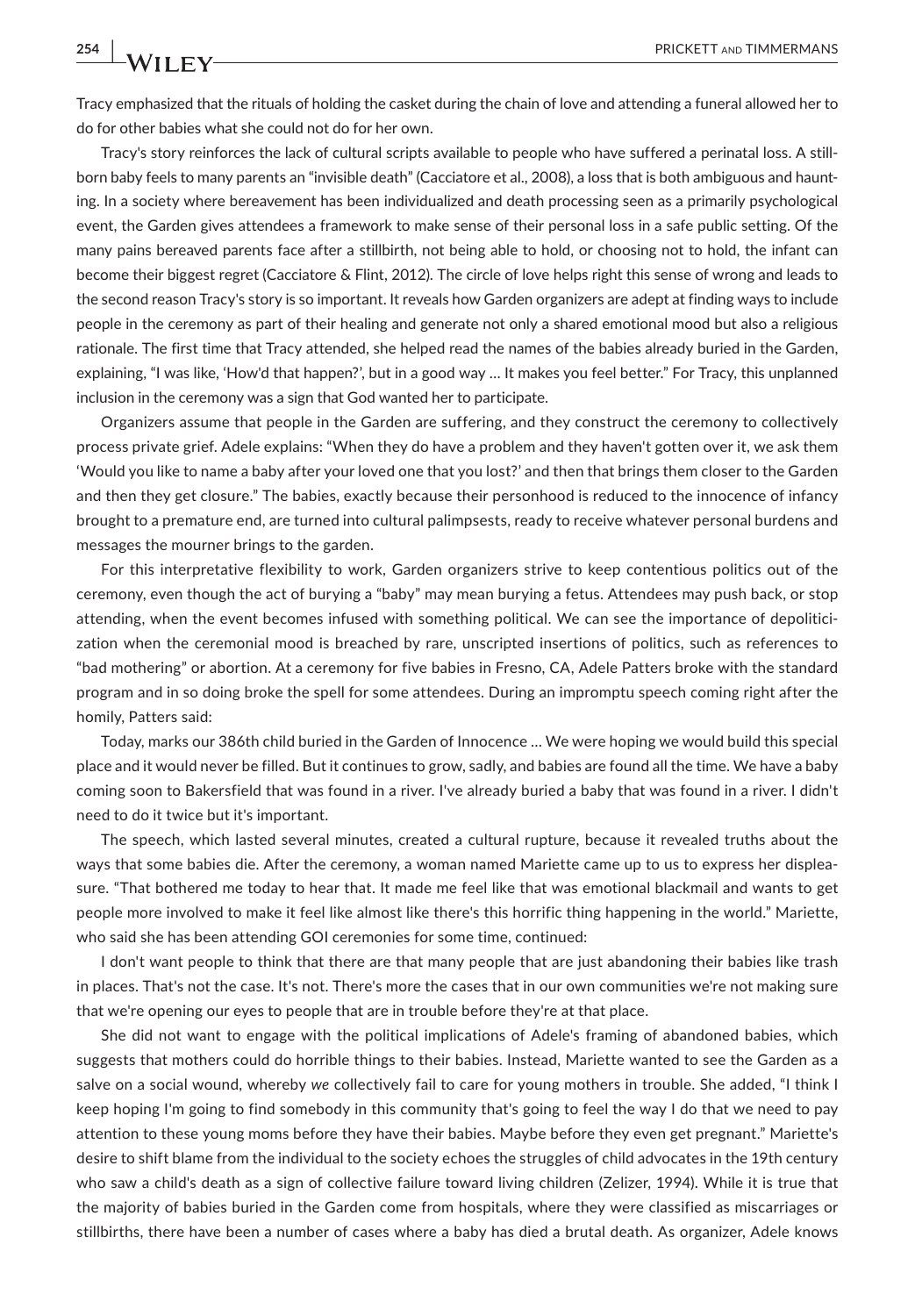the backstory of each baby, but she generally avoids sharing details, because stories about bad parenting or unwanted pregnancies jolt the careful erasure needed for the attendants to inscribe their own needs on the event and achieve a depoliticized collective effervescence.

## **6** | **CONCLUSION**

The death of unclaimed babies presents a threefold existential challenge for communities because by definition they die prematurely, without connection to the deceased, and their deaths can easily be politicized in the contemporary US. In most communities, such babies are disposed quietly in pauper graves. By deliberately appropriating the three stages of rites of passage in ways that privilege their own individual and collective needs and by fostering a sense of collective effervescence with a shared focus and synchronized emotional ambiance, a group of volunteers manage to turn the potentially divisive death of unclaimed babies and fetuses into an integrative event, highlighting the transformative power of ritual to unite (Collins, 2005; Douglas, 1966; Durkheim, 1912; Hertz, 1960; Turner, 1969). The Garden of Innocence volunteers adopt the deceased infant as one of their own by renaming the child and physically embracing its casket. They then explore why God brought the infant in their lives at this moment, focusing not on a premature death but on their own existential suffering and grieving. They signify the letting go of the infant not only by collectively covering the casket with rose petals but also by releasing a dove (a recognizable icon of purity and peace in Christianity). Throughout, the community members use the death of a stranger to work through their own issues and rely on religion to turn an otherwise secular occurrence into a sacred event. Rather than depraved humanity, an abandoned baby symbolizes the long lingering pain of unresolved grief.

To outsiders, the actions of Garden attendees may seem odd, ethically dubious, and even offensive. Who are these strangers to appropriate someone else's tragedy for their own purposes? How can they pass a casket around, anoint themselves surrogate relatives, and impose God's will on this tragedy? Yet, such is the transformative power of the ritual for attendees that it feels morally right to give abandoned babies an individualized funeral rather than dumping them in a mass grave or at sea.

The appropriation of an infant's death for the personal grief of strangers contrasts sharply with the private family affair that makes up most contemporary funerals in the US. However, put in deep time (Laqueur, 2015), funerals in the Garden evoke an early 20th century way of thinking about child death as a collective event (Pomfret, 2015). The volunteer mourners' actions un-sequester death from the private realm (Mellor & Shilling, 1993), recapturing the effervescent ideals of Durkheim (1912) and Turner (1969). Mourners connect to each other in these moments as well as to the sense that every life—even the shortest—deserves social recognition.

This meaning transformation does not occur in an interpretative vacuum but dovetails on the longstanding historical place of religion in people's rite of passage from life to death (Garces-Foley, 2014; Walter, 2012). Even in postmodern funerals that eschew religious tradition (Walter, 1996), clergy often lead burial services. Hospitals regularly employ chaplains to attend to the dying, the performance of rituals just prior to and after death considered a source of solace for patients and their loved ones (Cadge, 2012). In this and many other ways, religion and death are intimately linked, so much so that Malinowski (2018 [1925]) posited that death—and specifically our fear of it—is *the* reason religion exists. In the case of unclaimed infants, religious practices and beliefs channel the strong emotions these deaths generate out of the profane world of the everyday and into a sacred space where life can be reaffirmed. Religious funeral practices offer a familiar set of membership symbols that guide and prolong the meaning-making process beyond the ceremony (Collins, 2005).

The potential for social action of cultural palimpsests, however, is limited if the collective redefinition turns participants inward to address their personal needs rather than exploring the structural causes of the original trauma. By explicitly avoiding the circumstances and causes of death and renaming the deceased infant, the community members not only depoliticize the death but also forego an opportunity to question and witness the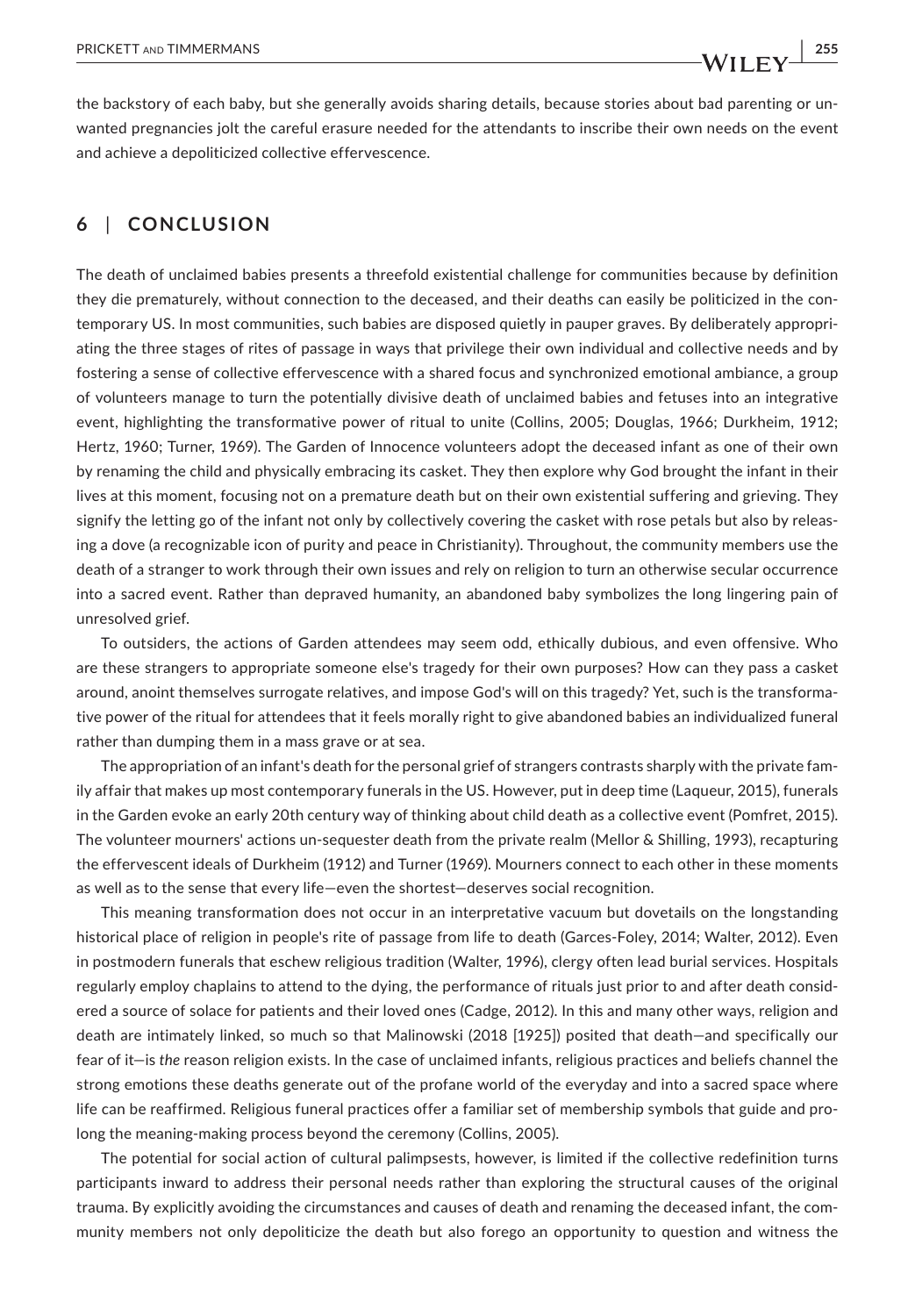structural reasons of why infants die and go unclaimed. Instead, this particular rite of passage focuses the attendants on their personal faith and individual struggles. The depoliticization of the deaths is striking in light of abortion politics and "safe surrender" legislation (laws which allow mothers legal immunity to give up newborns in designated Safe Havens). The deaths of Garden babies could have been a call to action—as, for instance, immigrant deaths in Europe and the US have become a rallying point for political movements (De León, 2015). Instead, at a time of increased secularization (Voas & Chaves, 2016), the rite of passage becomes a different collective manifestation of the enduring relevance of religion in times of grief and loss.

More generally, the notion of a cultural palimpsest captures the transformation of a potentially divisive and horribly tragic event into a cohesive and integrative occasion by ritualistic means. Latour (1999) argued that science is a process of inscribing empirical phenomena through technological devices and in the process transforming the natural world for calculation and claims-making. Cultural sociologists have similarly highlighted that cultural schema become inscribed on bodies with normative consequences separating deviance from conformity (Beisel & Kay, 2004). As a collective practice, a cultural palimpsest uses the familiarity of rituals to bring people together in a sequence of separation, liminality, and reintegration. The result is that a situation threatening the collective is reinterpreted to strengthen social ties and to allow individuals to project their individual and collective needs on the situation. While the *cultural* dimension of cultural palimpsest refers to the collective meaning making, the *palimpsest* part highlights that the past is never fully erased and constrains the range of possible interpretations. The new interpretations become meaningful, exactly in contrast to the traumatic situations they aim to convert.

We can find attempts at creating cultural palimpsests whenever groups collectively aim to redefine a traumatic situation, such as when people create collective memories and commemorate dark historical events (Halbwachs, 2005; Skillington, 2013), process cultural traumas into collective identities (Alexander, 2004), and even produce collective discourses of hope and renewal (Bauman, 2017). We can find it among mental health professionals, including psychologists and therapists, who rely on rituals and transitional objects to re-signify traumatic events such as divorce or abandonment at birth (Rose, 1999; Sas et al., 2016). A ritualistic response and cultural appropriation to such potentially disintegrative events not only offers a safe hideout to deflect group ruptures (Giddens, 1994), but also allows the generation of novel social ties and bonds between strangers. However, as our research shows, it is important to recognize both the constructive potential of this social coping mechanism and its conservative status-quo preserving effects. Cultural palimpsests bring people together but do not necessarily foment social change.

#### **ACKNOWLEDGMENTS**

We wish to thank the participants in the Garden of Innocence for sharing their stories with us. We also like to thank the editor and reviewers.

**CONFLICTS OF INTEREST** No conflicts of interest.

**DATA AVAILABILITY STATEMENT**

Research data are not shared.

#### **ORCID**

Pamela J. Prickett<sup> 1</sup> <https://orcid.org/0000-0002-1370-4803> *Stefan Timmerman[s](https://orcid.org/0000-0002-4751-2893)* <https://orcid.org/0000-0002-4751-2893>

## **ENDNOTES**

 $1$  Pursuant to California Health and Safety Code Section 7104.1, after thirty (30) days have lapsed from the time of attempt to notify the person(s) responsible for the interment or inurnment of remains (i.e., next-of-kin), a body (including fetal remains past 20-weeks gestation) are deemed abandoned and placed under the jurisdiction of the Medical Examiner.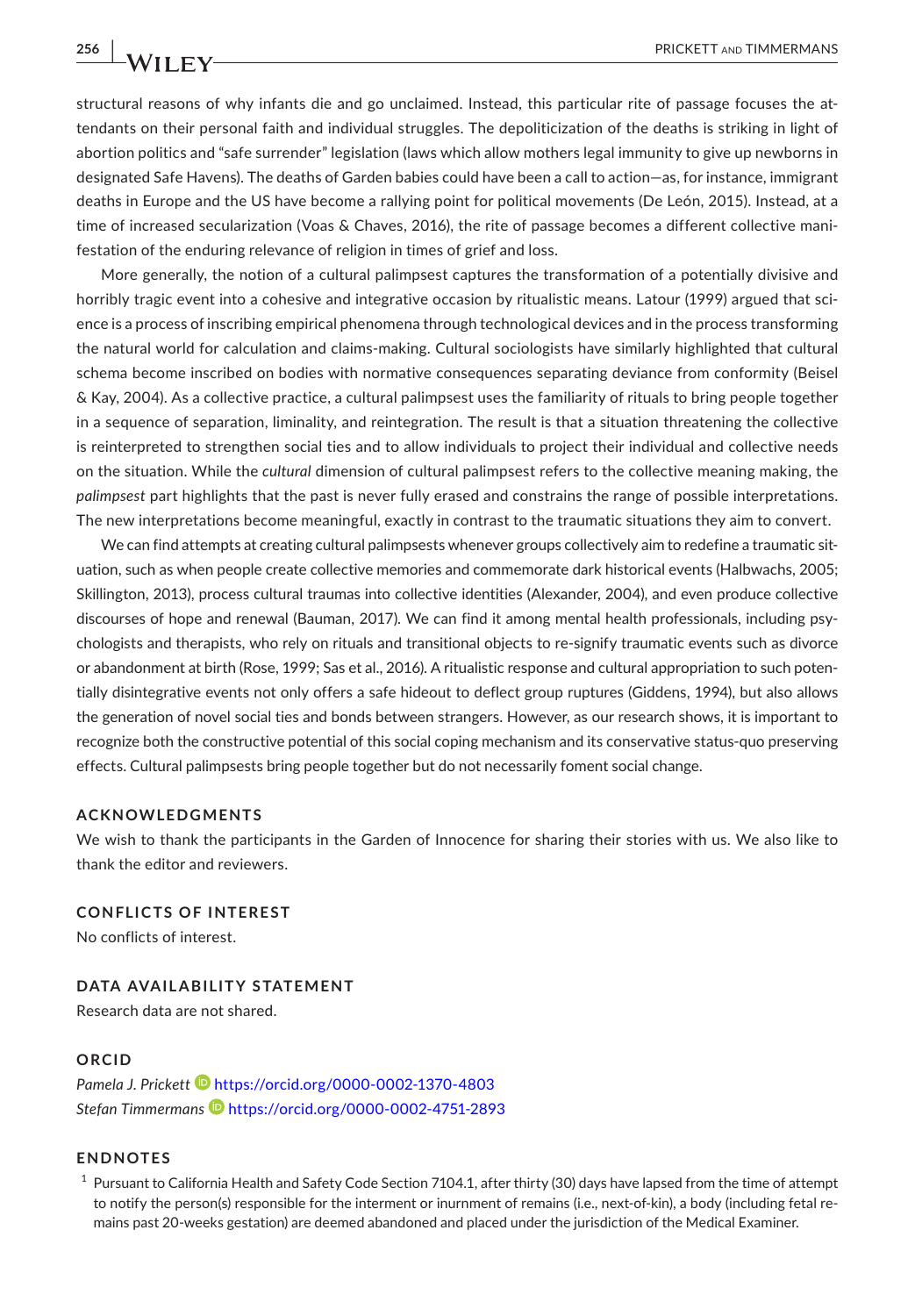- $3$  White et al. (2017, p. 150) identify three levels of intimate contact in handling of corpses: low, which includes "paying respect" by briefly touching the body during a wake or funeral service; moderate, which includes more prolonged or extensive actions such as kissing, embracing, washing, and dressing the body; and high, which includes "inner body contact (i.e., penetration of natural orifices, cutting through the flesh, dismantling the corpse, etc.) and/or consumption of the remains."
- $4$  Patters maintains a database with legal names of each child the Garden has buried, but she keeps the information private to protect birth parents.
- $<sup>5</sup>$  Stillbirth refers to the death of a fetus at or after the 20th week of pregnancy. The key distinguishing factor between</sup> stillbirth and miscarriage is gestational period and as such the losses exist on a similar continuum.

#### **REFERENCES**

Alexander, J. C. (2004). *Cultural trauma and collective identity*. University of California Press.

- Allison, A. (2015). Discounted life: Social time in relationless Japan. *Boundary 2-An International Journal of Literature and Culture*, *42*(3), 129–141.
- Anderson, M. J., Marwit, S. J., Vandenberg, B., & Chibnall, J. T. (2005). Psychological and religious coping strategies of mothers bereaved by the sudden death of a child. *Death Studies*, *29*(9), 811–826.
- Bailey, T., & Walter, T. (2016). Funerals against death. *Mortality*, *21*(2), 149–166.
- Bauman, Z. (2017). *Retrotopia*. Polity.
- Beisel, N., & Kay, T. (2004). Abortion, race, and gender in nineteenth-century America. *American Sociological Review*, *69*(4), 498–518.
- Bennett, S. M., Litz, B. T., Lee, B. S., & Maguen, S. (2005). The scope and impact of perinatal loss: Current status and future directions. *Professional Psychology-Research and Practice*, *36*(2), 180–187.
- Brown, W., Basil, M. D., & Bocarnea, M. C. (2003). Social influence of an international celebrity: Responses to the death of Princess Diana. *Journal of Communication*, *53*(4), 587–605.
- Cacciatore, J., DeFrain, J., & Jones, K. L. C. (2008). When a baby dies: Ambiguity and stillbirth. *Marriage and Family Review*, *44*(4), 439–454.
- Cacciatore, J., & Flint, M. (2012). Mediating grief: Postmortem ritualization after child death. *Journal of Loss & Trauma*, *17*(2), 158–172.
- Cadge, W. (2012). *Paging god: Religion in the halls of medicine*. Chicago University Press.
- Collins, R. (2005). *Interaction ritual chains*. Princeton University Press.
- Collins, R. (2014). Interaction ritual chains and collective effervescence. In C. Von Scheve & M. Salmella (Eds.), *Collective emotions* (pp. 299–311). Oxford University Press.
- Davies, D. J. 2017 *Death, ritual, and belief: The rhetoric of funerary rites*, (3rd ed.). Bloomsbury Academic.
- De León, J. (2015). *The land of open graves: Living and dying on the Migrant Trail*. University of California Press.
- Doka, K. J. (2002). *Disengranchised grief: New directions, challenges, and strategies for practice*. Research Press.
- Douglas, M. (1966). *Purity and danger: An analysis of concepts of pollution and taboo*. Routledge.
- Durkheim, E. (1912). *The elementary forms of the religious life*. Free Press.
- Edgell, P. (2012). A cultural sociology of religion: New directions. *Annual Review of Sociology*, *38*(38), 247–265.
- Garces-Foley, K. (2014). *Death and religion in a changing world*. Routledge.
- Gennep, A. V. (1960). *The rites of passage*. University of Chicago Press.
- Giddens, A. (1994). Living in a post-traditional society. In U. Beck, A. Giddens, & S. Lash (Eds.), *Reflexive modernization*. Polity.
- Halbwachs, M. (2005). Individual memory and collective memory. *Estudios-Centro De Estudios Avanzados-Universidad Nacional De Cordoba*, *16*, 163–187.
- Halloway, M., Adamson, S., Argyrou, V., Draper, P., & Mariau, D. (2013). Funerals aren't nice but it couldn't have been nicer. *Mortality*, *18*(1), 30–53.
- Heimer, C. A., & Staffen, L. R. (1998). *For the sake of the children: The social Organization of Responsibility in the hospital and the home*. University of Chicago Press.
- Hertz, R. (1960). *Death and the right hand*. Routledge.
- Keller, R. C. (2013). Place matters: Mortality, space, and urban form in the 2003 Paris heat wave disaster. *French Historical Studies*, *36*(2), 299–330.
- Klinenberg, E. (2002). *Heat wave: A social autopsy of disaster in Chicago*. University of Chicago Press.
- Laqueur, T. W. (2015). *The work of the dead: A cultural history of mortal remains*. Princeton University Press.
- Latour, B. (1999). *Pandora's Hope: Essays on the reality of science studies*. Harvard University Press.
- Layne, L. L. (2006). Pregnancy and infant loss support: A new, feminist, American patient movement? *Social Science & Medicine*, *62*, 602–613.